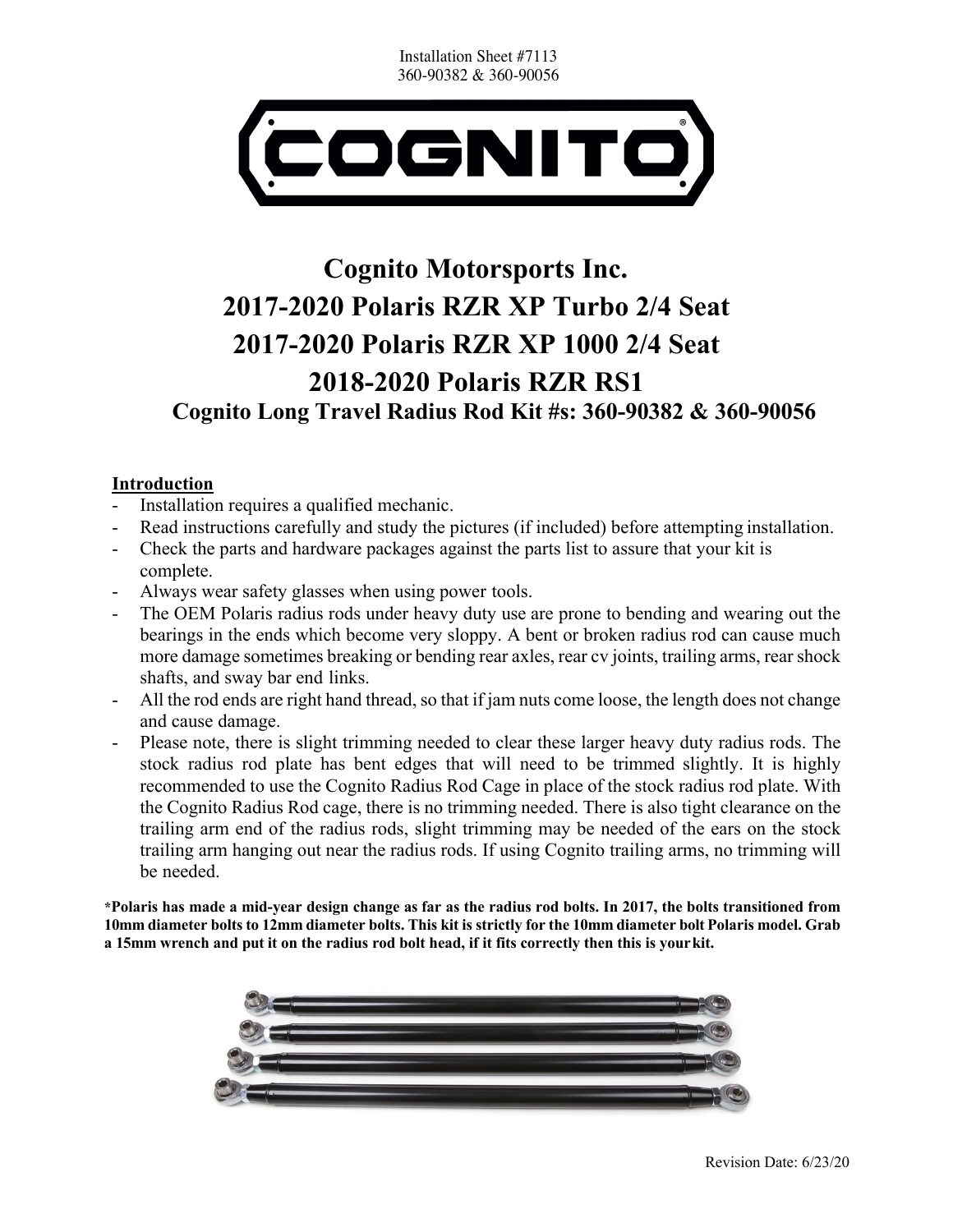Installation Sheet #7113 360-90382 & 360-90056

## **Parts List: 360-90056**

- (2) 8376 lower radius rod
- (2) 8377 upper radius rod
- (8) Rod end JMX10T
- (8) 5/8-18 jam nut
- $(12)$  5905, thin stainless steel spacer bushing
- (4) 5906, thick stainless steel spacer bushing

# **Parts List: 360-90382**

- (2) 8509 lower radius rod
- (2) 8377 upper radius rod
- (8) Rod end JMX10T
- (8) 5/8-18 jam nut
- $(12)$  5905, thin stainless steel spacer bushing
- $(4)$  5906, thick stainless steel spacer bushing

## **Installation Instructions**

- 1. All hardware will be re-used, so retain all removed hardware for re-use.
- 2. Raise the rear of your RZR up and support by the frame so that the suspension droops out and tires are off the ground by at least an inch. Remove rear tires.
- 3. Remove the fasteners holding the outer ends of the stock radius rods to the spindle bearing carriers, and the inner ends from the chassis and sandwich plate.
- 4. Locate the included rod ends and jam nuts. Thread the jam nuts all the way onto the rod ends, finger tight. Now lubricate the threads of the radius rod bars, then thread in the rod ends into all the ends of the radius rod bars, thread them all the way in.
- 5. The 2 longer bars are the lowers, tighten the jam nut on one end, then clock the rod end on the other end to be even with the first end, then tighten that jam nut. It is difficult to tighten these jam nuts when installed on the car, and we don't want the length to change of the lower radius rods, therefore we are tightening the jam nuts on the bench/vise prior to installing on the car.

#### **a. If you bought the fixed radius rod no adjustments to jam nuts will be required.**

- 6. Now locate the 2 upper bars. Tighten the jam nut on one end. Then for zero camber, back the other rod end out one full turn for the stock replacement kit, or 2.5 turns for the long travel kit, clocking the rod end with the other end, and now tighten the jam nut.
- 7. Now install one end of the radius rod assemblies to the spindle bearing carriers, the outer ends will get one thin spacer bushing on each side of each rod end. Tighten to 70 ft-lbs.
- 8. Now there will be 4 thin spacers left, and 4 thick ones. The thick ones go on the side of the rod end that will mate up to the chassis. The thin spacer will go on the rear followed by the stock sandwich plate. The thick spacers go against the chassis to slightly space the larger diameter Cognito radius rod tubes away from the chassis since there is tight clearance at full shock compression. Tighten these bolts to 70 ft-lbs.
- 9. Install rear wheels and tighten lug nuts to OEM spec which is in the service manual as 120 ft-lbs although we feel this is high and we like to use 90 ft-lbs. Choose at your own discretion.